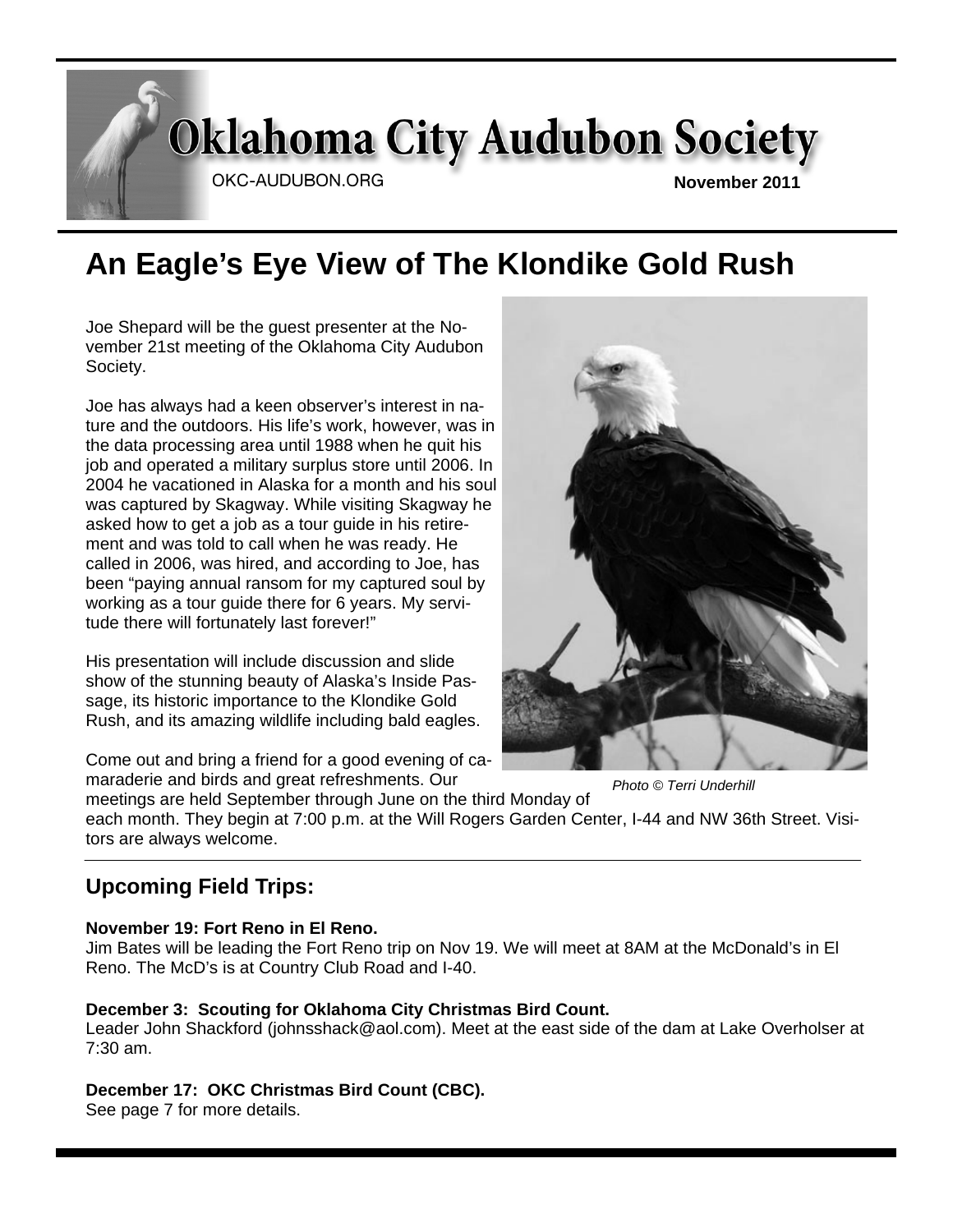### **President's Perspective**

By Bill Diffin

How long has it been since you heard: "Sing a song of sixpence, a pocketful of rye. Four-and-twenty blackbirds baked in a pie..."? Ever wonder what species of blackbird the rhyme refers to? The origin is English, so an icterid blackbird like the ones we see here in Oklahoma can't be the answer. The family, Icteri-



dae, is confined to the New World.

Matt Jung recently showed me a photo he had taken in Europe of a Common Blackbird. This is almost certainly the blackbird species of the rhyme. It is a thrush, scientific name *Turdus merula*, all black in the male except for an orange bill and yellow eye ring. The female is dark brown with a duller bill and no eye ring. There is a Wikipedia article on the Common Blackbird which can be summarized by saying that the bird is quite similar in its habits and size to the American Robin, *Turdus migratorius*. The Turdus genus, the "true thrushes," has representatives on every continent except Antarctica (see Wikipedia, True thrush). Quoting from Wikipedia, "There are about 65 species of medium to large thrushes in the genus Turdus, characterized by rounded heads, longish pointed wings and melodious songs." So it turns out that if we know about the American Robin, we know something about a good-sized group of passerines, the 65 species of true thrushes, one of which we could encounter almost anywhere in the world. Extending this line of enquiry to the next higher taxonomic level, we note that the genus, Turdus, is in the family, Turdidae, the "thrushes." The thrush family incorporates 21 genera and includes species like the Swainson's Thrush in genus, Catharus, the Eastern Bluebird in genus, Sialia, and the Townsend's Solitaire in the genus, Myadestes. Paraphrasing from the Wikipedia article, Thrush (bird):

{Thrushes are plump, soft-plumaged, small to medium-sized birds, inhabiting wooded areas and often feeding on the ground. They are insectivorous, but most species also eat worms, land snails, and fruit. Many species are permanently resident in warm climes, while others migrate to higher latitudes during summer, often over considerable distances. Thrushes build cup-shaped nests, sometimes lining them with mud. They lay two to five speckled eggs, sometimes laying two or more clutches per year. Both parents

help in raising the young. The songs of some species including members of Turdus, Myadestes, and Catharus, are among the most beautiful in the avian world.}

The foregoing description is no surprise to anyone who has spent some time observing the habits of robins or bluebirds, but as it turns out, the entire family, Turdidae, 175 species strong, fits the same description. Of course, there is some variation. For example, in comparison to American Robins, bluebirds nest in holes and tend to feed more like flycatchers, especially in the summer, swooping down from low perches to capture insects on or near the ground.

If we look at a list of the families of passerine birds such as can be found in "Bird, The Definitive Visual Guide" (Audubon, DK Publishing), we are likely to feel overwhelmed. The 94 passerine families contain over 5,000 species, many with names which are utterly unfamiliar, Broadbills, Asities, Pittas, Manakins, Tapaculos, Pardalotes, Berrypeckers, Wattle-eyes, Batises, and so on. Is there some way to penetrate the cloud of passerine diversity and get an organized understanding of the families? Perhaps the example just given of the American Robin lights the way. We can match up the groups which science provides with one or more representative birds which we already know something about.

*(continued on page 5)* 

# **Oklahoma City Audubon Society**

#### **Officers 2011**

| President                  | <b>Bill Diffin</b> | 722-3778 |
|----------------------------|--------------------|----------|
| Vice President             | John Shackford     | 340-5057 |
| Secretary                  | Nancy Reed         | 799-1116 |
| Treasurer                  | Nancy Vicars       | 732-9885 |
| Parliament                 | <b>Ted Goulden</b> | 354-3619 |
| Programs                   | Warren Harden      | 364-3491 |
| Recorder                   | Esther M. Kev      | 735-1021 |
| Conservation               | Larry Mays         | 392-2131 |
| <b>Field Trips</b>         | Jimmy Woodard      | 365-5685 |
| <b>Newsletter Editors:</b> |                    |          |
|                            | Pat Velte          | 751-5263 |
|                            | Carla Brueggen     | 495-3259 |
| <b>Publicity</b>           | Doug Eide          | 495-8192 |
| Historian                  | Nealand Hill       | 388-6759 |
| Refreshments               | <b>Jim Vicars</b>  | 732-9885 |
| Webmaster                  | Pat Velte          | 751-5263 |

*The Oklahoma City Audubon society is neither a chapter of nor affiliated with National Audubon.* 

*For Oklahoma City Audubon news between newsletters and meetings, be sure to log onto:* **OKC-Audubon.org**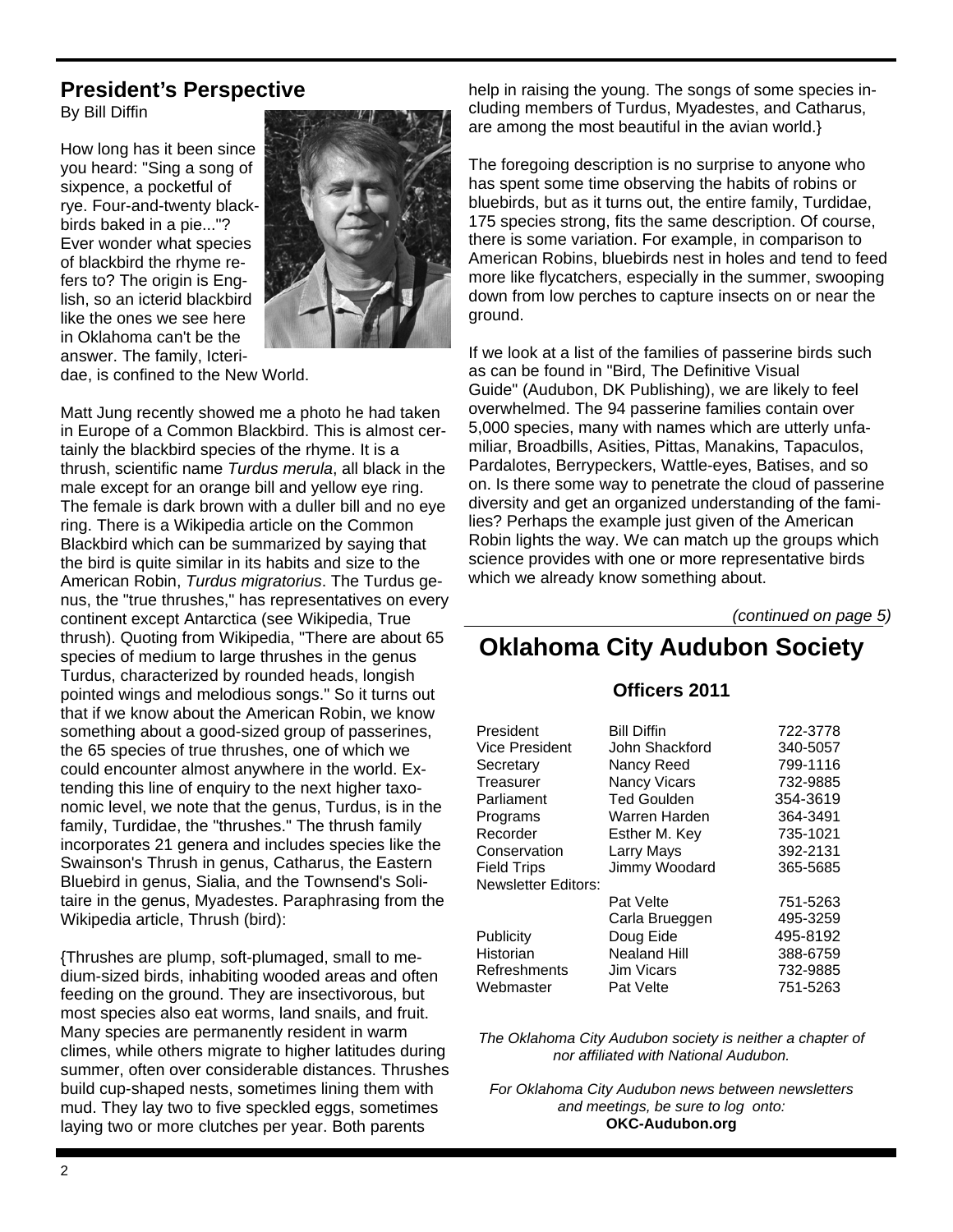# **Bird of the Month**

*By John Shackford* 



There is one bird on our lakes that really stands out this time of year—the **American White Pelican** (*Pelicanus erythrorhynchos*). If you have someone who is getting interested in birds, you could do a lot worse than to take them to Lake Overholser and look at the pelicans there. Huge, striking, simultaneously beautiful and

ugly, interesting, and easily-identified birds. The wingspan of a white pelican is 9 feet, one of the

largest of any North American bird. They are massive and beautiful in flight. The primary and outer secondary wing feathers are black and breeding birds have a pale yellow crest, but otherwise the bird is white. Examination of the face shows a certain ugliness or humor for its weirdness—a huge orange bill with a huge orange pouch forming the bottom of the bill; in breeding season, adults have a large hump on the top portion of the bill.

Unlike the Brown Pelican the American White Pelican does not fish by diving into the water; they scoop up water in the large pouch while floating on the surface. The birds then strain the water out of the pouch hoping they have caught a meal of fish. Often, while fishing, these pelicans form a line on the water and move forward together, which no doubt increases the odds of an individual pelican catching supper. One question is raised by Bent

(1964, *Life Histories of North American Petrels and Pelicans and their Allies*): do the pelicans catch large fish? Bent mentions that there are only reports of small fish seen being caught, but large fish heads sometimes appear around a nest. Perhaps this question has been answered in the years since Bent published his life history of the Pelican.

Although a few white pelicans have nested on the Gulf Coast, most of them nest at selected freshwater lakes from eastern Colorado west to northern California, and northward almost to the northern border of Alberta and Saskatchewan in Canada. They usually nest on an island, which helps protect them from land predators. Normally, they lay 2

eggs, but sometimes 1 or 3, on mounds fashioned into a nest from debris. For finer material, according to Bent (1964), it will scrape up debris only from as far away as its bill will reach while a bird is sitting on the nest.

Bent (1964) also discusses the European White Pelican, now called the Great White Pelican (*P. onocrotalus*), I believe. The Great White is found in Europe, Asia and Africa (where there are some nonmigratory populations). It is believed that the American and Great White Pelican were once one population that inhabited the shores of the Artic Ocean when climates were much warmer; but since then the populations have become isolated and now are separated by some 8,000 miles. If climate change continues, perhaps one



day these two populations will once again be reunited in the Arctic (I'm not saying this will be a good thing, at least for humans).

In recent years the white pelicans are much more common in winter in our vicinity than only a few years ago, now showing up almost every year on our Christmas Bird Count. It is becoming evident through such things as Christmas Bird Counts and Breeding Bird Surveys that many popu-

lations of birds are shifting northward, apparently due to warming temperatures.

### **Cookie Patrol**

Refreshments for the November meeting will be provided by: Jeanette Schoof, Betz Hacker & Sue Woodson.

### **New Rosters**

Member rosters are now available. Hard copies may be picked up at the meeting or an e-mail copy will be sent upon request. Drop a note to: nancy.vicars@sbcglobal.net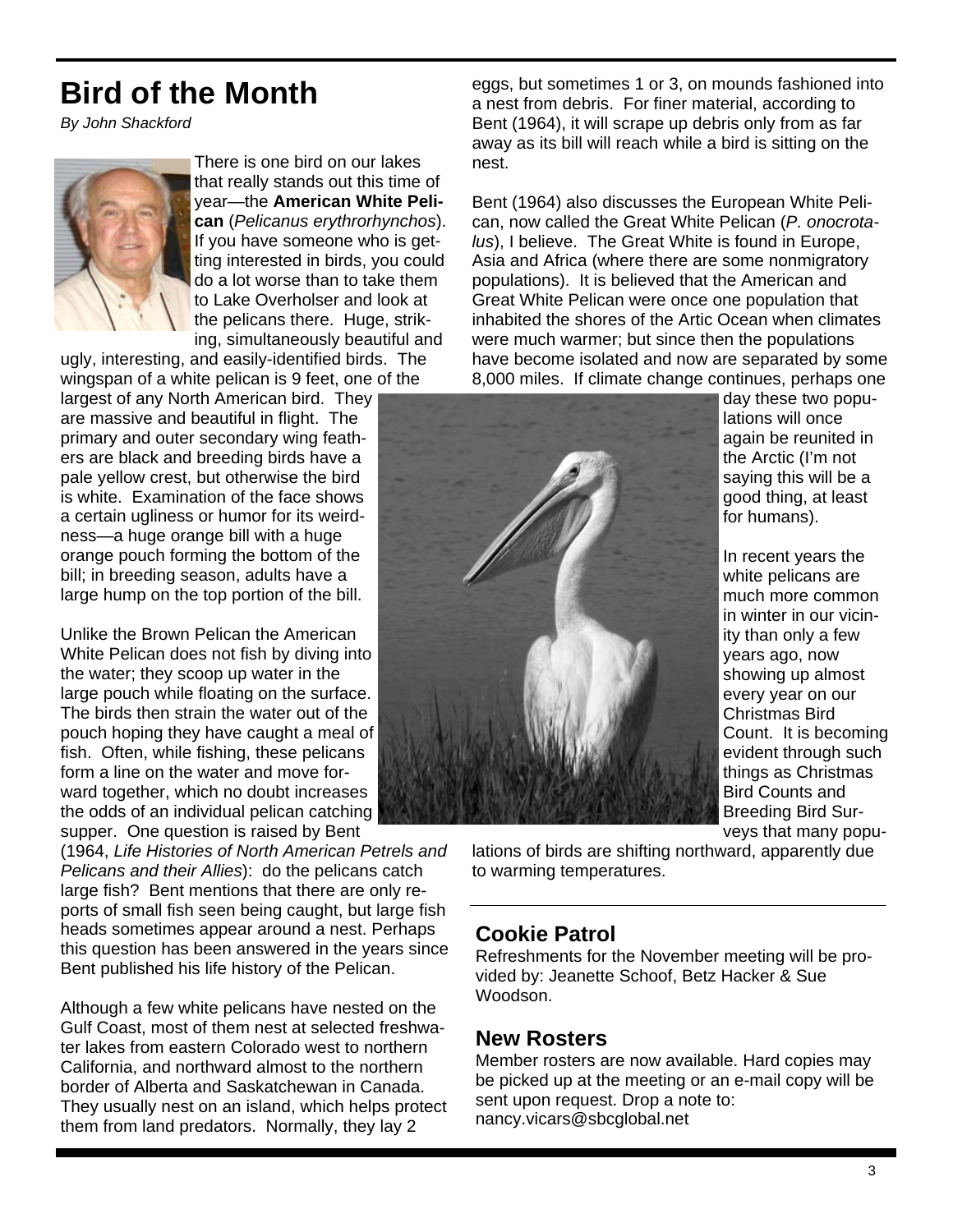# **Chirpings**

*By Patti Muzny* 

#### **September 2011**

The past few weeks of fall weather have been so enjoyable for me. After a long summer of staying in Oklahoma City because it was too hot to enjoy being outside, we've been reconstituted and have returned to spending much more time outside



in the woods. Trips to our Byars property have proved to be remarkable.

Migratory birds have not been that much in evidence, but other events have been rather fascinating. After over 30 years of "No Hunting" on our property, our son, Tim, and our granddaughter, Sydney, changed the tradition and dad and daughter became armed and potentially dangerous (for deer) on the first day of youth rifle season. They spent a long weekend hiking the woods and sitting in blinds. The deer population was exceptionally safe that weekend! An active 13 year-old girl who finds it next to impossible to stay still and quiet proved to be no threat.

On Sunday morning when they were walking back across the pond dam to prepare to come back to Okla-

homa City, they noticed splashing and rippling in our pond, which had become little more than a small over-sized puddle during the summer drought. They stopped to watch and realized they were watching a fam-



ily of four River Otters having the time of their lives catching 2-3 pound catfish out of the diminished pond! These feisty and so very cute pests were not to be deterred by the humans. They continued to splash and dive and chase each other as they captured the large fish and drug them out and voraciously tore them to pieces while Tim and Sydney watched from about 100 feet away. I might have accused them of trying to pull

a fast one on me, but Tim had his camera and they took many excellent close-up photos.

When Sam and Brian and arrived the following Saturday, there was no sign of the otters, other than tracks. I really wanted to SEE them! I was torn between being thrilled to have the possibility of actually seeing otters on our property and knowing that our catfish would not survive the onslaught of these proficient predators. Several weeks have gone by and we've been out looking, but they have apparently moved on.

When I contacted Mark Howery at the ODWC to ask about the range of otters in Oklahoma, I was shocked to learn they were relatively well established in the Norman area and have even been spotted in SW Oklahoma City. Apparently when the South Canadian dried up, the otters traveled overland until they found ponds that still had water and fish. Our property is less than a mile from the river. The image of a family of River Otters possibly loping down the highway made me smile.

So, our otters moved on and the pond has been partially replenished with recent rains, but other predators have moved in that are anything but cute! About 3 weeks ago we found evidence of feral pigs! We had seen tracks once or twice in the past 5 years, but never had damage. Now we have rooted-up ground in the woods and in the wildlife plantings. We have critter cams out and while they've obviously walked past one of them, the camera did not capture their image. But our neighbor east of us captured two on

his critter cam. I am so not lenient of sharing my space with PIGS! Now the hunting family members will be on alert and in pursuit of pork and venison.

A late evening stint in one of the critter blinds on Sunday, November 13, 2011, was an amazing way to wind up a beautiful fall day in the woods. As I sat watching for whatever came along, I saw a pair of Armadillos come out to forage; two flocks of blackbirds that made no noise as they flew into the setting sun; Cardinals and Towhees settling in for the night and the setting sun turning the clouds beautiful shades of pink and lavender. As I walked back across the pond dam, a Snipe

and a Great Blue Heron flew away from the edge of the water. Two does had come out just east of the cabin and were calmly grazing. (They must have known I was armed only with binoculars.) Just before we left, a Barred Owl screamed out its presence. It was indeed a good day!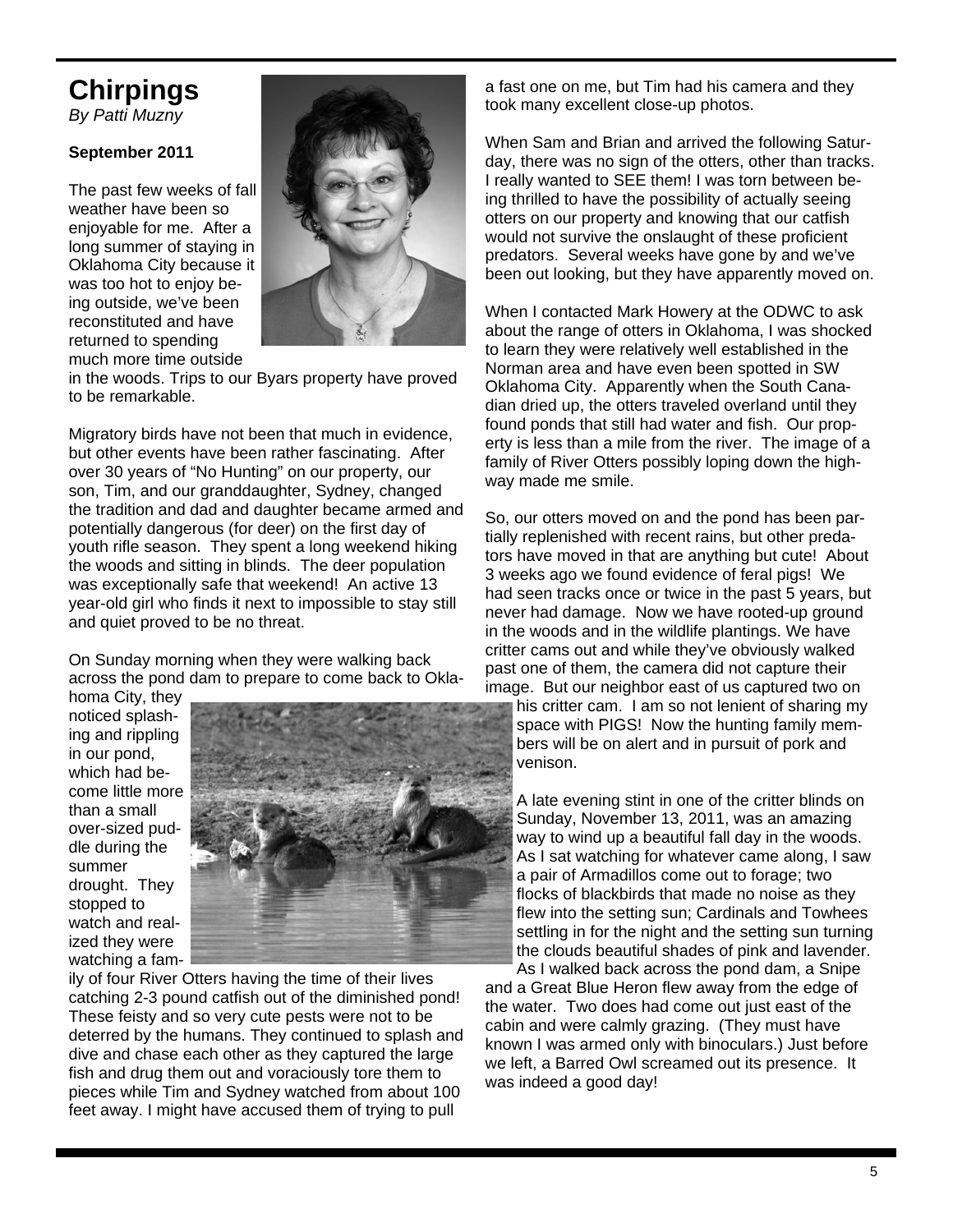### *Minutes of the October 17, 2011 Meeting*

President Bill Diffin called the meeting to order. A motion was made to accept the minutes as published in the October newsletter. It was seconded and approved.

Treasurer, Nancy Vicars, presented the October 2011 report.

| Cash on Hand 09/19/11 | \$6,032.81 |
|-----------------------|------------|
| <b>Deposits</b>       | 45.99      |
| <b>Disbursements</b>  | $-291.56$  |
| Cash on Hand 10/17/11 | \$5,787.24 |

#### **Committee Reports:**

Jimmy Woodard presented field trip activity and reported that the first Back Yard Birding event was successful socially and with bird sightings. Jimmy also asked for anyone seeing a banded Smith's Longspur to please report the sighting.

#### **New Business**:

President Diffin announced it is time to nominate a slate of officers for 2012. Sue Woodson, Terri Underhill and Jim Bates volunteered for this year's Nominating Committee.

Sandra Krug received notice from Mark Howery that he is presenting four, 5-minute segments about birds on the Oklahoma Gardening program, airing between Oct. 22 and Nov. 19 on OETA.

New sightings of birds include Lark Buntings reported by Nancy Reed and Jim Bates. A Peregrine Falcon was sighted at Lake Overholser.

John Shackford announced that Diane Newell is graciously hosting the annual dinner for the Christmas Bird Count party. Cheryl Allen is cooking her famous chili. Please bring a desert or side dish. He also reminded everyone that there is a \$5.00 fee for participating in the count. Please turn in your fee to John Shackford or Nancy Vicars.

#### **Old Business:**

Terri Underhill has bumper stickers for sale and Nealand Hill has caps for sale.

Warren Harden announced our November speaker is Joe Shepard. Joe will be talking about Alaska's Inside Passage and it's wildlife, including bald eagles.

Tonight's speaker is Jim Lish. His topic is Oklahoma's Fantastic Red-tailed Hawks. Jim's talk was very educational and his pictures were outstanding.

*Nancy Reed, Recording Secretary* 

### **President's Perspective (continued)**

If we don't already know a representative species, we can learn about one that lives in our area or in some place we hope to visit.

Some of the surprising power of the approach just outlined to inform us on the passerines will be explored in next month's article. For now, let's look at a couple of exotic thrushes which can be viewed in Wikipedia. The largest thrush is the Blue Whistling-thrush, *Myophonus caeruleus*, dark blue with yellow bill, native to south Asia. Another large thrush is the Great Thrush, *Turdus fuscater*, dark grey on top with a lighter gray breast and bright orange bill and legs, native to NW South America and often found around urban areas.

#### **CBC Schedule: Around the State**

Arnett CBC – Monday January 2

Broken Bow CBC – Friday December 23

Fort Gibson CBC – Saturday December 17

Hulah Reservoir CBC - Saturday December 17

Kenton CBC – Sunday January 1

Norman CBC – Sunday January 1

Oklahoma City CBC – Saturday December 17

Salt Plains NWR — Friday December 30th.

Sequoya CBC – Wednesday December 21

Sooner Lake CBC – Tuesday December 27

Stephens County CBC – Friday December 30

Stillwater CBC – Saturday December 17

Tallgrass Prairie Preserve CBC – Mon. January 2

Tishomingo CBC – Sunday December 18

Tulsa CBC – Saturday December 17

Washita NWR CBC – Friday December 30

*Contact information for each CBC area is available on the OCAS website okc-audubon.org.*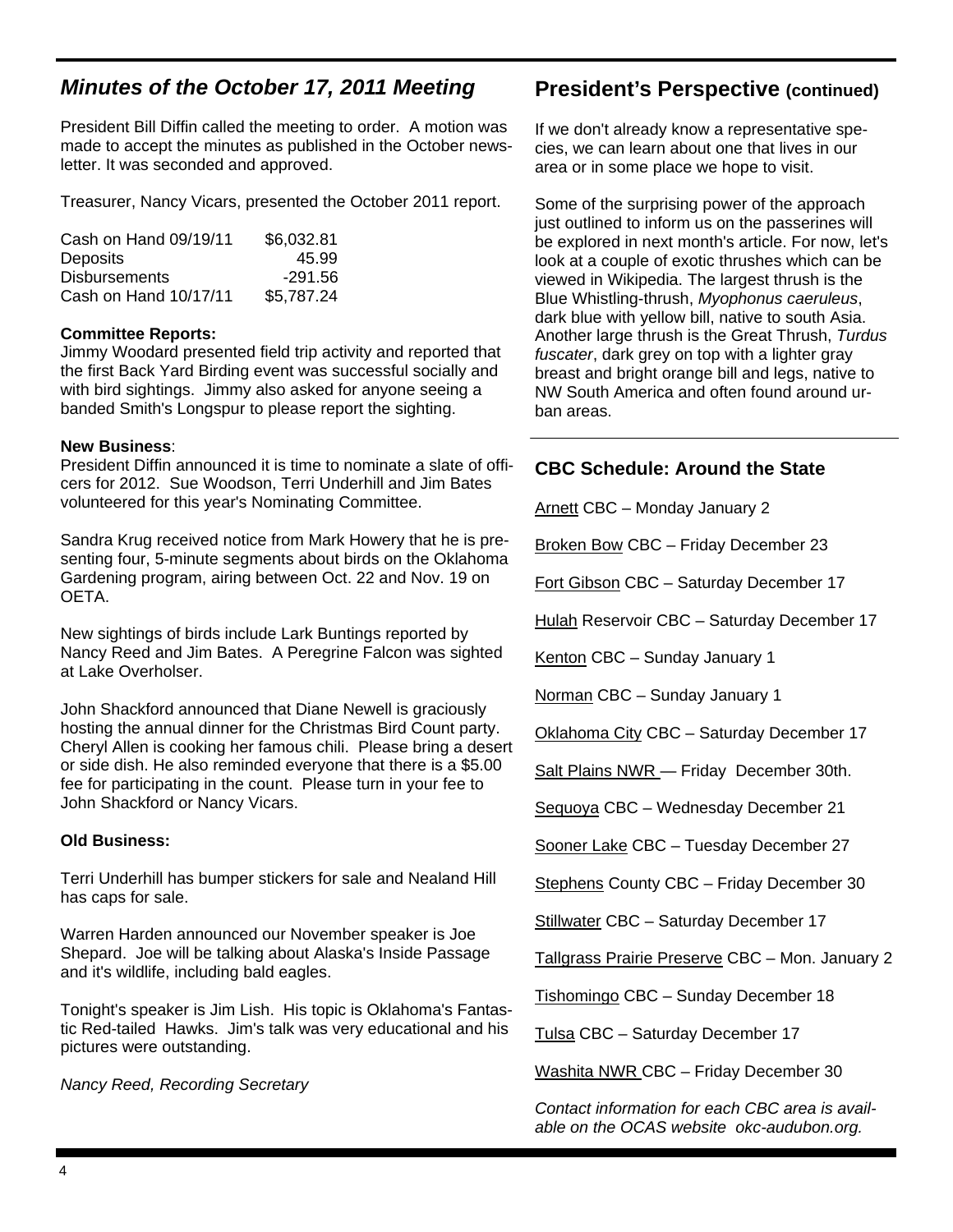# **Recorders Report: October 2011**

#### **Changing of the Seasons**

Suddenly, the change from a hot, dry summer into shorter, cooler days also began a major change in plants and birds. So do the insect eating birds leave because of a decline in insects caused by the weather changes, or do the additional demands by juvenile birds cause a food shortage, or is there another reason for the exodus? Further north even colder weather forces many shorebirds, swimmers, and seed eating birds to move south. It is exciting to see the last of the summer birds while watching for the first winter birds and hoping for a good fall crop of seeds to feed them.

On the 3<sup>rd</sup> Joyce Konigmacher in Stillwater had the first White-crowned Sparrow among the juvenile Northern Cardinals. On the 7<sup>th</sup> Larry Hancock and Bill Diffin walked over ½ mile on the dried sand of Lake Overholser where they found a white Little Blue Heron, Northern Pintails, American Golden Plovers, American Avocets, American Pipits, Bald Eagle and Peregrine Falcons. Over the weekend about four inches of rain fell in some central Oklahoma locations. While greatly helping to perk up plants, it was not enough to end the drought.

On the 11<sup>th</sup> Canton Lake began releasing 30,000 acrefeet of water for Lakes Overholser and Hefner during the next two weeks. Jennifer Kidney had a big gathering of Chimney Swifts over her yard in Norman, and on the 12<sup>th</sup>

Sue Lutze discovered a Pied-billed Grebe in Tuttle. On the 13<sup>th</sup> Ken and Carol Williams reported a **Crested Caracara** in Choctaw County, and on the  $14<sup>th</sup>$  Jan Dolph noticed one near the Kilpatrick Turnpike close to the Wilshire Boulevard exit. Both birders have seen them in Texas.



On the  $14<sup>th</sup>$  in Norman Joe

Grzybowski discovered the first Dark-eyed Junco, and at Lake Hefner Lisa Wiesbauer found a dozen Redbreasted Mergansers. Along South Jenkins, Jennifer Kidney saw a Yellow-rumped Warbler, Orange-crowned Warbler, Savanna Sparrow, and Spotted Towhee, and on the 15<sup>th</sup> a flock of Harris's Sparrows. Jimmy Woodard noticed a flock of Canada Geese with a white one, most likely a Snow Goose. Jim Bates reports an unusual sighting of a Lark Bunting along the Kilpatrick Turnpike on the west side of the  $50<sup>th</sup>$  street overpass. Bill Diffin, Marion Homier, and John Cleal went to Prairie Dog Point at Lake Hefner and located a Northern Shoveler, Redhead, Osprey, Swainson's Hawks, Black-bellied Plover, Franklin's Gulls, American Pipits and a **Short-eared Owl.** 

On the 16<sup>th</sup> Steve Davis and Mary Lane reported American White Pelicans and Yellowlegs on El Reno Lake, and Nathan Kunhert encountered a flock of Cedar Waxwings near McKinley Elementary School in



Norman. On the 17<sup>th</sup> along South Jenkins Dick Gunn and Cecil Johnson located a Song Sparrow, Lincoln's Sparrow, Sora Rail and Hairy Woodpecker.

On the 20<sup>th</sup> the first freeze of the season hit the low lying areas in the northern part of central Oklahoma. Meanwhile, at Lake Hefner James Hubbel spotted a couple of Herring Gulls, Nashville Warbler, Lark Sparrow and reported water had begun to arrive. Jim Danzenbaker stopped shortly at Lake El Reno and found 125 Stilt Sandpipers and an American Golden Plover. Along South Jenkins Cecil and Dick saw Fox and Claycolored Sparrows. On the 21<sup>st</sup> in Norman, Nancy Reed had a White-throated Sparrow and Spotted Towhee. At Lake Arcadia Sue and David Woodson discovered a Belted Kingfisher, Tufted Titmouse, Blue-winged and Green-winged Teal.

On the 22<sup>nd</sup> and 23<sup>rd</sup> Chris Butler reports the OOS field trips yielded 84 species including a Cackling Goose, Ring-necked duck, Ruddy Duck, Horned Grebe, Whitefaced Ibis, **Dunlin,** Barn Swallow, Lark Bunting, **Chestnut-collared Longspur**, Yellow-headed Blackbird, Bewick's, Sedge, and Marsh Wren, American and Sprague's Pipit, Field, Grasshopper, Swamp, and Leconte's Sparrows. Matt Jung checked the berm on Lake Overholser for ten days and discovered Semi-palmated Plover, Spotted Sandpiper, Red-headed Woodpecker, Northern Rough-winged Swallow, and a female Indigo Bunting,

By the 26<sup>th</sup> patches of Maximilian Sunflowers and small areas of forest are turning into a brilliant sunburst yellow to light up the landscape in contrast with punctuation points of bright red foliage from sumac patches and winding Virginia creeper vines. Mark Howey heard an **Eastern Screech Owl** in Norman, and during the weekend Dick saw a late male Orchard Oriole which was later confirmed by a couple of OU ornithology grad students.

*(continued on page 7)*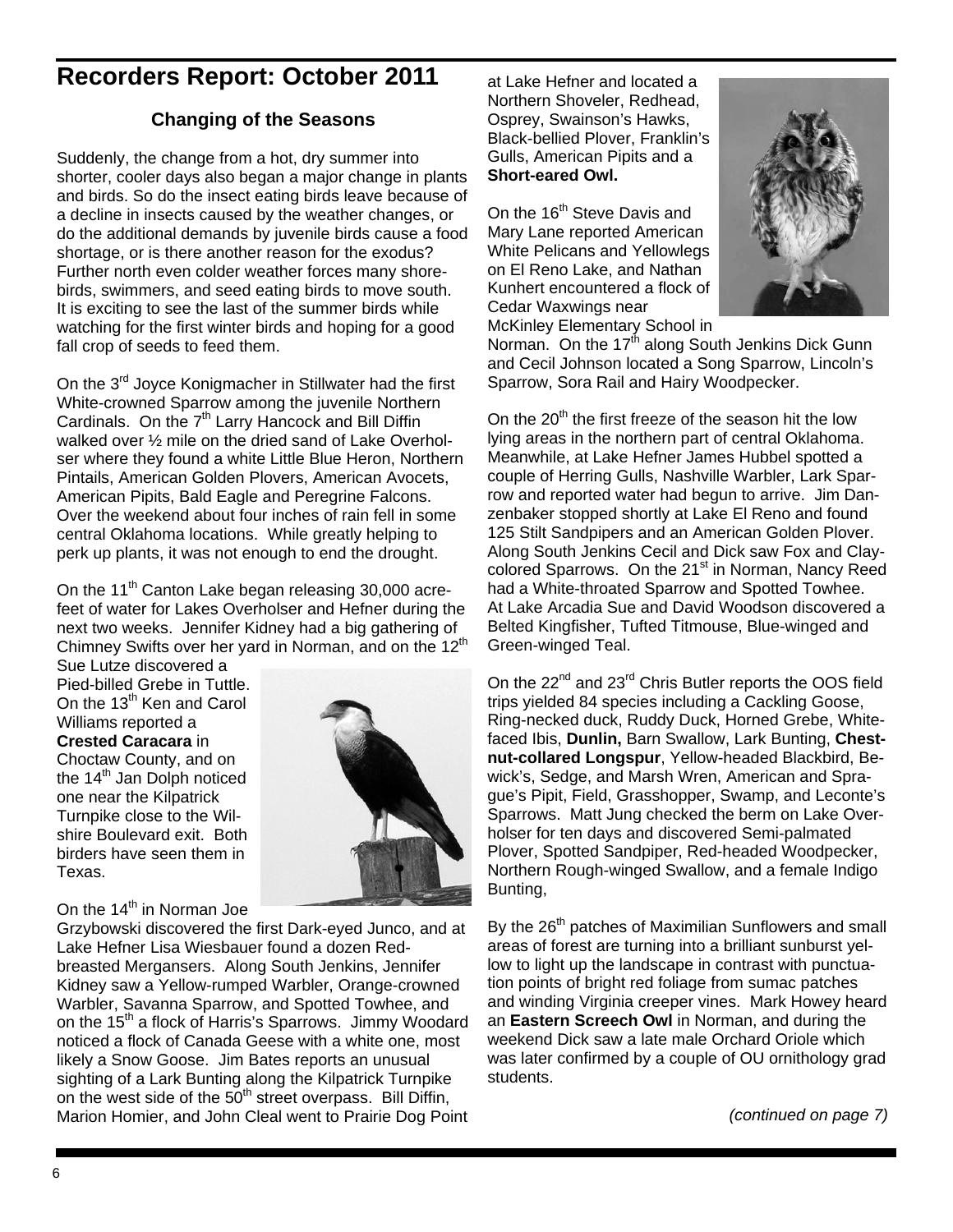# **Christmas Bird Count & Tally Party**

It's that time again. The Oklahoma City Christmas Bird Count (CBC), as is tradition, will be on the first Saturday in the CBC survey period. This year that makes it Saturday, 17 December 2011. I am hoping that most of you will be able to again concentrate your efforts in the same areas you surveyed last year. If there were problems, etc., with your individual areas, let me know and we will see what we can come up with for substitutions/changes. As compiler, it is always a meaningful moment as I touch base with many of you about the count, often a moment to get reacquainted, catch up on things, and also to get to know new participants. If you are a new participant, please get in touch with me and I will try to assign an appropriate group and/or area for you. There is a \$5 fee for all participants, except those under 18 years old or feeder watchers only. This can be paid to me at the November or December meeting, at the Tally Party, to your group leader, by check to me or online using the PayPal form on our website at okc-audubon.org. *(Please note: to cover the credit card fee, online payment will be \$5.50.)* The \$5 is used by National Audubon to compile results and publish the yearly summary magazine; data from all bird counts is very useful in determining population trends for individual species.

Diane Newell has graciously invited us to the Newell home for our Count Tally Party, beginning at 5 pm on count day (Dec. 17); the bird list will be read by Nathan Kuhnert at about 6:30 pm. It is always a time of fun recounting the day's stories. Cheryl Allen will bring her famous chili and I will bring a corn chowder and soft drinks. We need several more volunteers for food for this pot luck supper. We don't want this to be a hardship for anyone especially if someone has to bow out at the last minute because of unforeseen circumstances. We will pass the hat at our November meeting to help defray the cost of chili meat, paper plates and cups, etc., so if you have a dollar or two to spare bring it to the meeting.

Directions to Diane Newell's home are as follows: Go on N. Mac-Arthur to NW 82nd Street (this is just a few blocks north of the Northwest Expressway and N. MacArthur). Turn east (right, if coming north from the NW Expressway) onto NW 82nd Street. In about 1/4th mile on NW 82nd St. there is a stop sign. Continue past this stop sign on NW 82nd St. for about another 1/4th mile, until you come to a bend (toward the north/left) in the road and the Newell's home is just at this bend, on the east side. The address is 8304 Lakeaire Drive (road changes names at the bend). Look for the cars there. Hope you can make it!

John Shackford Phone: (405) 340-5057 Email: johnsshack@aol.com 429 E. Oak Cliff Dr. Edmond, OK 73034-8626

## **Recorder's Report (continued)**

On the 31<sup>st</sup> Garey Harritt photographed an **Eastern Towhee** in northeast Logan County, and it looks like Brian Davis located a few Smith's Longspurs among the Chestnutcollared Longspurs and Sprague's Pipits near the Embassy Suites in Norman. Meanwhile, at the Great Salt Plains Patrick and Tami Elder were rewarded with a sighting of four Whooping Cranes among the Sandhill Cranes. So keep your eyes open to see if they are found again in central Oklahoma as they have been in years past. Also, mark your calendar. The date for the Oklahoma City Christmas Bird Count has been announced for Saturday, December 17<sup>th</sup> and Cleveland County CBC on Sunday, January 1<sup>st</sup>.

During October a total of **135** bird species were reported including **6 new** species which increased the 2011 Central Oklahoma area total to **264** species. I appreciate those who help provide the history of central Oklahoma birds by turning in reports. I can be contacted by e-mail at emkok@earthlink.net.

*Esther M. Key, Editor.* 

#### **Treasurer's Report: OCTOBER 2011**

| CASH ON HAND 09/19/11                                                       | \$6,032.81                   |
|-----------------------------------------------------------------------------|------------------------------|
| DEPOSITS:<br>Membership dues<br>Sept. Interest                              | 45.00<br><u>.99</u><br>45.99 |
| DISBURSEMENTS:                                                              | + 45.99<br>\$6,078.80        |
| City of OKC/2012 meeting rent<br>Staples/ Oct. newsletter postage & sealers | 200.00<br>43.86              |
| Quintella Printing / Oct. newsletter copies                                 | 47.70<br>291.56              |
|                                                                             | -291.56                      |
| <b>CASH ON HAND 10/17/11</b>                                                | \$5,787.24                   |
| Respectfully submitted,                                                     |                              |

*Nancy C. Vicars, Treasurer*